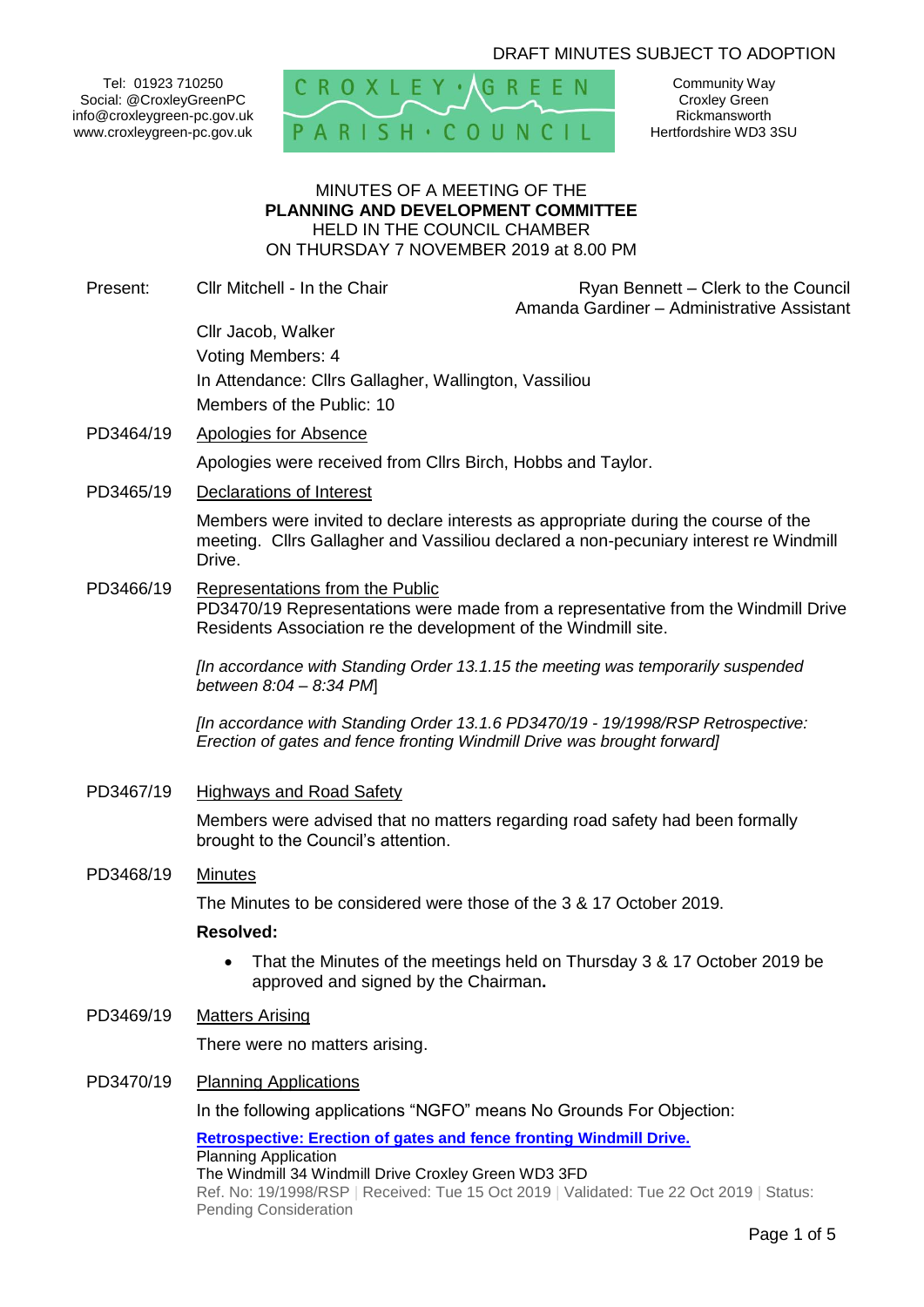**Croxley Green Parish Council Decision:** 

**Croxley Green Parish Council has the following concerns**

- **That the application is only for the Front Fence and does not cover the work undertaken to the Sides and Back of the property.**
- **That measurements taken of the Fence show that it exceeds the permitted height**
- **On inspection the gravel board is showing above ground and not buried as per the plan.**
- **The drawing exaggerates the slope.**
- **That damage has been done to wildlife habitats**

**We would also like to draw the case officer's attention to the Neighbourhood Plan point 5.2.6 on page 39 which discourages gated developments If case officer is minded to approve the application then CGPC would like the application to be considered by the TRDC planning committee**

**[Single storey side and rear extension and loft conversion including side and rear](https://www3.threerivers.gov.uk/online-applications/applicationDetails.do?activeTab=summary&keyVal=PYKZHLQFGTK00&prevPage=inTray)  [dormer](https://www3.threerivers.gov.uk/online-applications/applicationDetails.do?activeTab=summary&keyVal=PYKZHLQFGTK00&prevPage=inTray)**

Planning Application 14 Gonville Avenue Croxley Green WD3 3BY Ref. No: 19/1873/FUL | Received: Sun 29 Sep 2019 | Validated: Wed 23 Oct 2019 | Status: Pending Consideration

**Croxley Green Parish Council Decision:**

**Croxley Green Parish Council objects to the proposal for the following reasons:-**

- **CGPC believes that the proposal is not in harmony with the character and scale of the immediate environment.**
- **The proposal does not comply with policy CA3 of the Croxley Green Neighbourhood Plan, in which Gonville Avenue is specifically mentioned.**
- **If the officer is minded to approve the application then CGPC would like the application to be considered by the TRDC planning committee.**

**[Single storey side and front extension and detached double garage at rear](https://www3.threerivers.gov.uk/online-applications/applicationDetails.do?activeTab=summary&keyVal=PZRKV8QFH1W00&prevPage=inTray)** Planning Application

2B Barton Way Croxley Green WD3 3QA Ref. No: 19/2050/FUL | Received: Tue 22 Oct 2019 | Validated: Thu 24 Oct 2019 | Status: Pending Consideration **Croxley Green Parish Council Decision: NGFO**

**[Part single, part two storey side and rear extension](https://www3.threerivers.gov.uk/online-applications/applicationDetails.do?activeTab=summary&keyVal=PYSE8AQFGVD00&prevPage=inTray)**

Planning Application 12 Manor Way Croxley Green WD3 3LY Ref. No: 19/1910/FUL | Received: Thu 03 Oct 2019 | Validated: Thu 24 Oct 2019 | Status: Pending Consideration **Croxley Green Parish Council Decision: NGFO**

**[Outline Application: Development of two self-build detached dwellings including](https://www3.threerivers.gov.uk/online-applications/applicationDetails.do?activeTab=summary&keyVal=PYU8YHQFGW000&prevPage=inTray)  [alterations to existing vehicular access \(landscaping reserved\).](https://www3.threerivers.gov.uk/online-applications/applicationDetails.do?activeTab=summary&keyVal=PYU8YHQFGW000&prevPage=inTray)** Planning Application 2 Canterbury Way Croxley Green WD3 3SS Ref. No: 19/1923/OUT | Received: Fri 04 Oct 2019 | Validated: Tue 15 Oct 2019 | Status: Pending Consideration

**Croxley Green Parish Council Decision: deferred to P&D Meeting 21 November 2019**

**[Part two storey, part single storey side and rear extension, alterations to roof of existing](https://www3.threerivers.gov.uk/online-applications/applicationDetails.do?activeTab=summary&keyVal=Q08BMAQFH4W00&prevPage=inTray)  [ground floor and alterations to fenestration details including installation of a first floor](https://www3.threerivers.gov.uk/online-applications/applicationDetails.do?activeTab=summary&keyVal=Q08BMAQFH4W00&prevPage=inTray)  [flank wall window and associated internal alterations](https://www3.threerivers.gov.uk/online-applications/applicationDetails.do?activeTab=summary&keyVal=Q08BMAQFH4W00&prevPage=inTray)** Planning Application 209 New Road Croxley Green WD3 3HE Ref. No: 19/2109/FUL | Received: Thu 31 Oct 2019 | Validated: Fri 01 Nov 2019 | Status: Pending Consideration **Croxley Green Parish Council Decision: NGFO**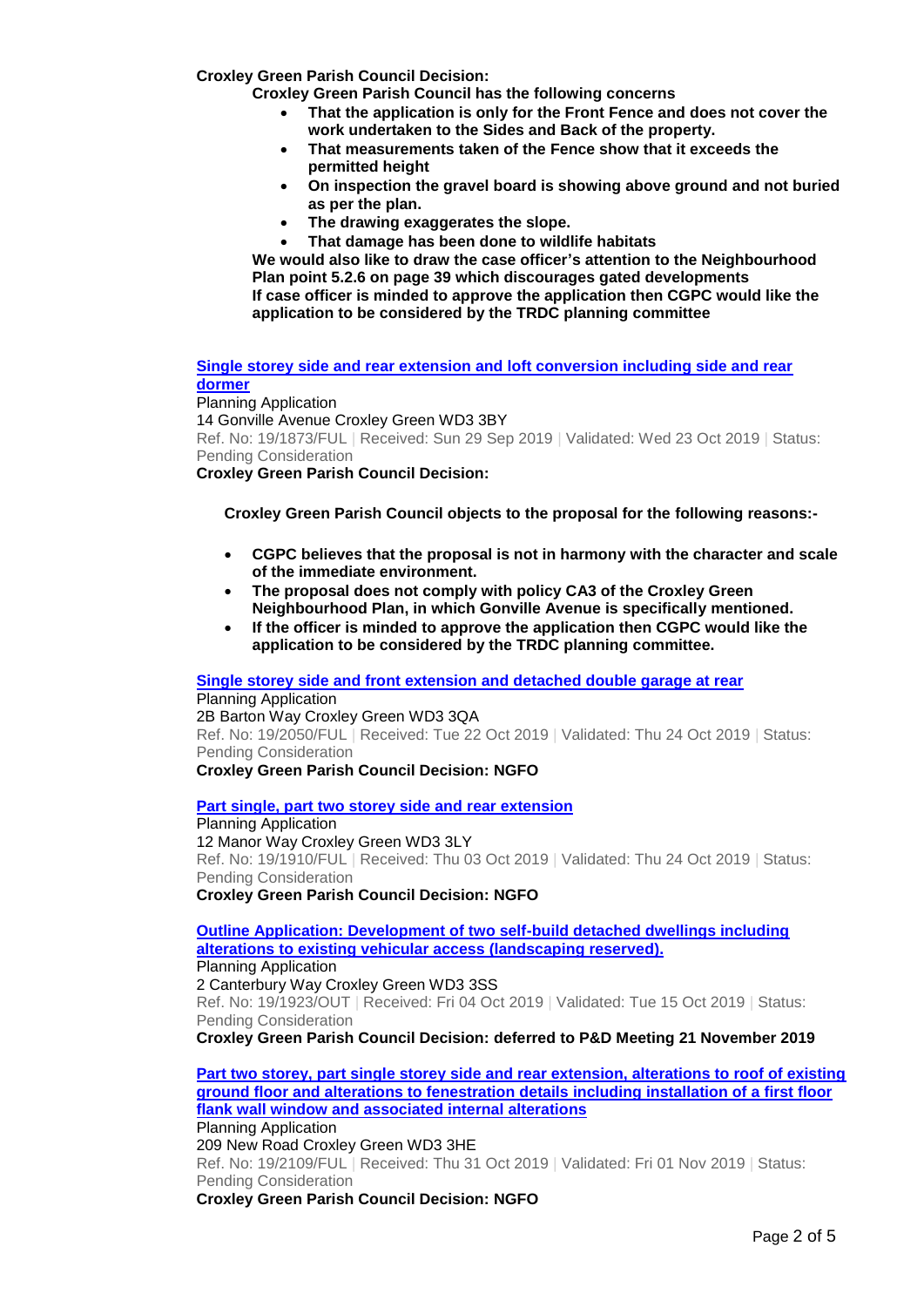#### **[New roof to existing rear extension, single storey rear infill extension, external render to](https://www3.threerivers.gov.uk/online-applications/applicationDetails.do?activeTab=summary&keyVal=Q06GW8QFH4A00&prevPage=inTray)  [exterior and basement extension with four new rooflights](https://www3.threerivers.gov.uk/online-applications/applicationDetails.do?activeTab=summary&keyVal=Q06GW8QFH4A00&prevPage=inTray)**

Planning Application

24 Sycamore Road Croxley Green WD3 3TD

Ref. No: 19/2098/FUL | Received: Wed 30 Oct 2019 | Validated: Mon 04 Nov 2019 | Status: Pending Consideration

**Croxley Green Parish Council Decision:**

**CGPC believe that this application is highly out of character with the area. Partly being down to the proposed white rendering on all elevations of the property.**

**If the officer is minded to approve then CGPC wish for this application to be called into committee.**

#### PD3471/19 Recent Decisions by Thee Rivers District Council

| Approved                               |                                                                                                                                                                                                                                                                                                                                                                                                                                                                                                                                                                                                                                                                                                                                                                                                                                                        |
|----------------------------------------|--------------------------------------------------------------------------------------------------------------------------------------------------------------------------------------------------------------------------------------------------------------------------------------------------------------------------------------------------------------------------------------------------------------------------------------------------------------------------------------------------------------------------------------------------------------------------------------------------------------------------------------------------------------------------------------------------------------------------------------------------------------------------------------------------------------------------------------------------------|
| <b>Application:</b>                    | Part Retrospective: Construction of detached building                                                                                                                                                                                                                                                                                                                                                                                                                                                                                                                                                                                                                                                                                                                                                                                                  |
| <b>Address:</b>                        | 23 Lewes Way Croxley Green Rickmansworth Hertfordshire<br>WD33SN                                                                                                                                                                                                                                                                                                                                                                                                                                                                                                                                                                                                                                                                                                                                                                                       |
| <b>Application No:</b>                 | 19/1691/RSP                                                                                                                                                                                                                                                                                                                                                                                                                                                                                                                                                                                                                                                                                                                                                                                                                                            |
| <b>CGPC Decision</b>                   | CGPC objects to the application for the following reasons:<br>. Concerns on the scale, height and potential use of the building<br>as the plans submitted do not show height measurements.<br>CGPC feel that this development represents an<br>overdevelopment of a site on which a very large extension has<br>already been built.<br>Concerns that the building is or could be connected to mains<br>drainage and could be used as a separate dwelling.<br>It appears that the site has been built up with excavated earth<br>from a previous extension. Clarification is requested on whether<br>the building conforms to the requirement that it is no higher than<br>2.5 meters as it is within 2 meters of the boundary.<br>If the planning officer is minded to approve the application then<br>CGPC would like it to be called into committee. |
| <b>TRDC Decision</b>                   | Approved                                                                                                                                                                                                                                                                                                                                                                                                                                                                                                                                                                                                                                                                                                                                                                                                                                               |
| <b>Application:</b>                    | Two storey front extension                                                                                                                                                                                                                                                                                                                                                                                                                                                                                                                                                                                                                                                                                                                                                                                                                             |
| <b>Address:</b>                        | 214 Baldwins Lane Croxley Green WD3 3LQ                                                                                                                                                                                                                                                                                                                                                                                                                                                                                                                                                                                                                                                                                                                                                                                                                |
| <b>Application No:</b>                 | 19/1655/FUL                                                                                                                                                                                                                                                                                                                                                                                                                                                                                                                                                                                                                                                                                                                                                                                                                                            |
| <b>CGPC Decision</b>                   | Members do not object, but would draw the Planning Officers<br>attention to CA2 in the Neighbourhood Plan.                                                                                                                                                                                                                                                                                                                                                                                                                                                                                                                                                                                                                                                                                                                                             |
| <b>TRDC Decision</b>                   | Approved                                                                                                                                                                                                                                                                                                                                                                                                                                                                                                                                                                                                                                                                                                                                                                                                                                               |
| <b>Application:</b><br><b>Address:</b> | Demolition of existing garage and covered passageway, erection<br>of single-storey front porch projection, part single, part two storey<br>side and rear extensions, single storey rear extension and raised<br>patio to rear with screen<br>46 Kenilworth Drive Croxley Green WD3 3NW                                                                                                                                                                                                                                                                                                                                                                                                                                                                                                                                                                 |
|                                        |                                                                                                                                                                                                                                                                                                                                                                                                                                                                                                                                                                                                                                                                                                                                                                                                                                                        |
| <b>Application No:</b>                 | 19/1631/FUL<br>Croxley Green Parish Council does not object, but would draw                                                                                                                                                                                                                                                                                                                                                                                                                                                                                                                                                                                                                                                                                                                                                                            |
| <b>CGPC Decision</b>                   | the case officer's attention to the extension encroaching towards<br>the road in contradiction of the Croxley Green Neighbourhood<br>Plan.                                                                                                                                                                                                                                                                                                                                                                                                                                                                                                                                                                                                                                                                                                             |
| <b>TRDC Decision</b>                   | Approved                                                                                                                                                                                                                                                                                                                                                                                                                                                                                                                                                                                                                                                                                                                                                                                                                                               |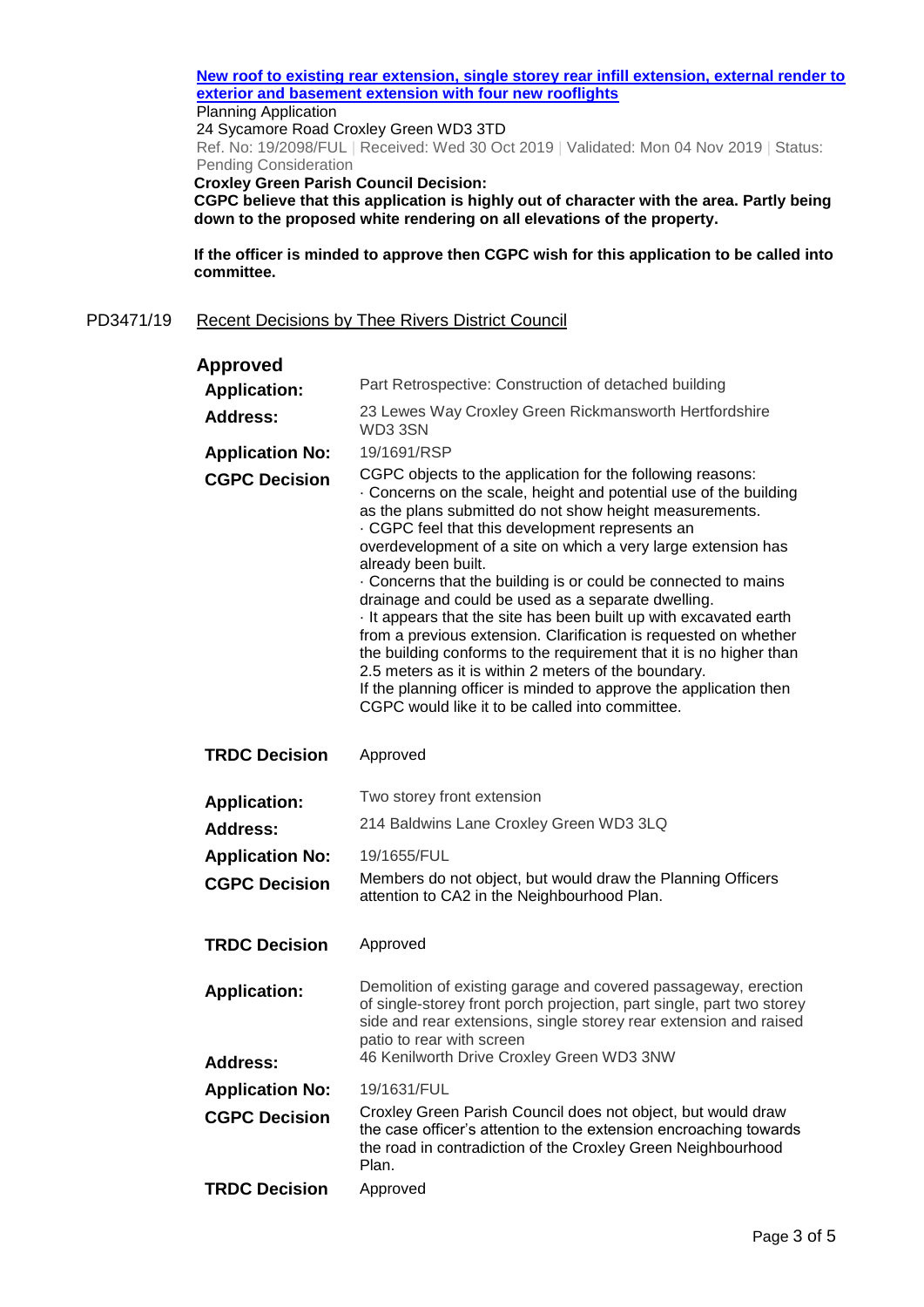| <b>Application:</b>                    | Single storey rear extension with raised platform and steps                                                                                                                                                                                                                                                 |
|----------------------------------------|-------------------------------------------------------------------------------------------------------------------------------------------------------------------------------------------------------------------------------------------------------------------------------------------------------------|
| <b>Address:</b>                        | 54 Beechcroft Avenue Croxley Green WD3 3EQ                                                                                                                                                                                                                                                                  |
| <b>Application No:</b>                 | 19/1628/FUL                                                                                                                                                                                                                                                                                                 |
| <b>CGPC Decision</b>                   | <b>NGFO</b>                                                                                                                                                                                                                                                                                                 |
| <b>TRDC Decision</b>                   | Approved                                                                                                                                                                                                                                                                                                    |
| <b>Application:</b><br><b>Address:</b> | Single storey extension to rear at ground floor, with<br>replacement pitched roof to single storey elements at rear.<br>10 Dickinson Square Croxley Green Rickmansworth                                                                                                                                     |
| <b>Application No:</b>                 | Hertfordshire WD3 3HA<br>19/1708/FUL                                                                                                                                                                                                                                                                        |
| <b>CGPC Decision</b>                   | <b>NGFO</b>                                                                                                                                                                                                                                                                                                 |
| <b>TRDC Decision</b>                   | Approved                                                                                                                                                                                                                                                                                                    |
| <b>Application:</b>                    | Single storey rear extension, part conversion of existing<br>garage to habitable accommodation, front porch and<br>alterations to fenestration including new window in first<br>floor front bedroom and new door to ground floor rear<br>elevation.                                                         |
| <b>Address:</b>                        | 6 Copthorne Road Croxley Green WD3 4AE                                                                                                                                                                                                                                                                      |
| <b>Application No:</b>                 | 19/1720/FUL                                                                                                                                                                                                                                                                                                 |
| <b>CGPC Decision</b>                   | <b>NGFO</b>                                                                                                                                                                                                                                                                                                 |
| <b>TRDC Decision</b>                   | Approved                                                                                                                                                                                                                                                                                                    |
| <b>Application:</b>                    | Demolition of existing single storey rear extension,<br>construction of part single, part two storey rear extension<br>including extension to roof and replacement rear dormer,<br>insertion of additional rooflights, conversion of garage into<br>habitable accommodation and alterations to fenestration |
| <b>Address:</b>                        | 247 Baldwins Lane Croxley Green WD3 3LH                                                                                                                                                                                                                                                                     |
| <b>Application No:</b>                 | 19/1686/FUL                                                                                                                                                                                                                                                                                                 |
| <b>CGPC Decision</b>                   | <b>NGFO</b>                                                                                                                                                                                                                                                                                                 |
| <b>TRDC Decision</b>                   | Approved                                                                                                                                                                                                                                                                                                    |
| <b>Application:</b>                    | Two storey front extension, part single storey and part two<br>storey rear extension and widening of the existing<br>vehicular access                                                                                                                                                                       |
| <b>Address:</b>                        | 5 Winton Drive Croxley Green WD3 3RF                                                                                                                                                                                                                                                                        |
| <b>Application No:</b>                 | 19/1687/FUL                                                                                                                                                                                                                                                                                                 |
| <b>CGPC Decision</b>                   | <b>NGFO</b>                                                                                                                                                                                                                                                                                                 |
| <b>TRDC Decision</b>                   | Approved                                                                                                                                                                                                                                                                                                    |

# **Refused**

None Advised

#### **Withdrawn** None Advised